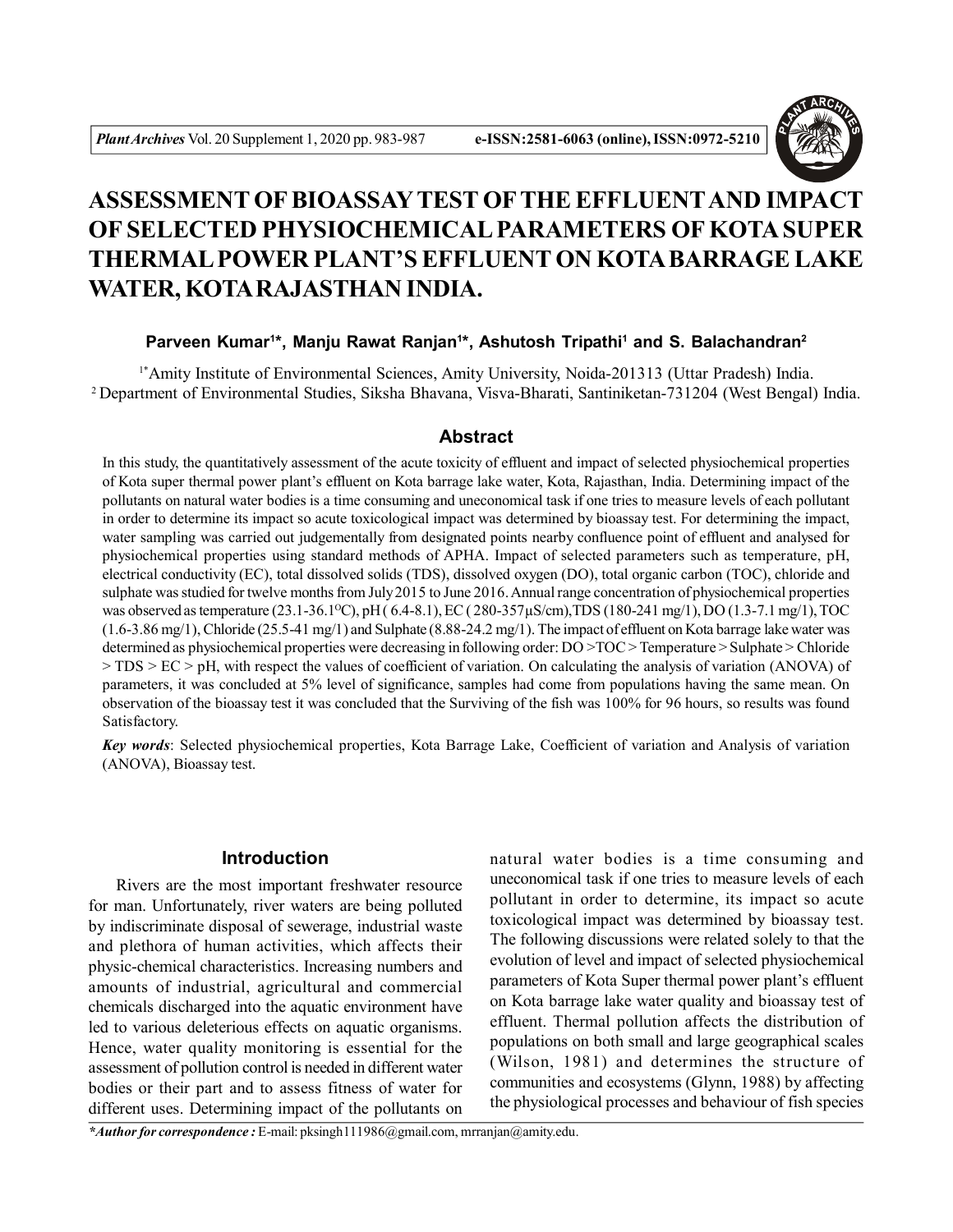(Dembski *et al*., 2006). Among the various factors governing fish life in pond, the dissolved oxygen is of primary importance, as all fishes, as well as their food organisms, depend on dissolved oxygen for their respiration (Biswas, 1990). Temperature is among the most important environmental variable that influence behaviour of aquatic poikilotherms (Kinne, 1963). Organic matter decomposition in surface water produces inorganic nutrients such as ammonia, nitrate and phosphate with resulting effects of eutrophication and other serious ecological problems of such water body (Ogunfowokan *et al*., 2005). The main source of oxygen for the aquatic organism is by diffusion of oxygen in water and also by photosynthesis (Singh and Raje, 1998). The low dissolved oxygen is common in aquatic system especially estuarine and marine system that have high nutrient loading and are seasonally stratified into water with different densities. This stratification allows microbial degradation of organic matter of water (Kolar and Rabel, 1993). Water-borne diseases continue to pose a major threat to public health both in the developed and developing world (Ford, 1990).

# **Material and Methods**

### **Study area and field study**

Kota is a city located in the southeast of northern Indian state of Rajasthan. It is located around 250 kilometres south of the state capital Jaipur, situated on the banks of Chambal River. The cartographic coordinates are 25.18°N 75.83°E. The Chambal River separates these districts from Kota district, forming the natural boundary. Kota thermal power plant is located on the bank of Chambal River in Kota city. The effluent of Kota thermal power plant has been drained in to Chambal River near Kota Barrage. The map (fig. 1) on the following page shows Kota where the Chambal River is located and selected sampling points. Six sampling points (A, B, C, D, E and F) were taken from the confluence point as 2.5 km, 2.0 km, 1.5 km, 1.0 km, 0.7 km and 0.5 km respectively.

Six sampling stations established along the stretch of Chambal river upstream (US) midstream (MS) and downstream (DS) to Kota thermal Power Plant (KTPP) for collection of water samples. The study was carried out for one year on monthly basis in all seasons *viz.*

summer, monsoon and winter seasons. Water samples were processed for their physicochemical parameters. Important physicochemical parameters like Temperature, pH, Dissolved Oxygen (DO), Electrical Conductivity (EC), Total Dissolved Solids (TDS), Chlorides (Cl- ), Sulphates  $(SO<sub>4</sub><sup>-</sup>)$  and Total organic content (TOC) had been investigated according to American Public Health Association (APHA, 2012).

The upstream, midstream and downstream sampling stations were visited in every month season during July 2015 to June 2016. The study was limited to six sample points A, B, C, D, E and F representing sample point A (upstream: the river before the point of wastewater discharge. B, C, D, E) (midstream: the river at the point of wastewater discharge and F) downstream: the river after the point of wastewater discharge. Precautions were taken to ensure that the samples were representative of the river. The water samples were collected from amber coloured bottles in the morning time between 9-11 am from six selected sampling points in Chambal River.

Methodology for bioassay test is based on IS (Indian Standard): 6582-1971 R-1992. It is validated to account for variation in standard method which deals with determination of acute toxicity, whereas the standards for the discharge of effluent require only compliance to the condition that "90 percent  $(\%)$  survival of fish after 96 hours in 100% effluent" is there or not.

## **Conducting Test and Reporting**

Use 5 to 10 fish for main test. All fish to be introduced to test jars in 30 minutes. Add one fish to one jar (Preferably can use 2 to 2.5 liter beakers/jars, wide mouth and made of glass) containing one liter of 100% effluent. (May use 500 ml or 750 ml if the test effluent available is less in quantity or can add fish together in the jar. It is desirable to maintain a ratio of about 1 g of weight of fish per liter of liquid) Observe for next 96 hours. Record and remove if any fish die during the test. A fish is declared dead if it does not move when touched. If 90% of the fish survive in 100% effluent report results as complies. If more than 10% fish die during this period report as 'Does not comply.'

|                                 | Temp.    | рH       | EC       | <b>TDS</b> | DO       | <b>TOC</b> | <b>Chloride</b> | <b>Sulphate</b> |
|---------------------------------|----------|----------|----------|------------|----------|------------|-----------------|-----------------|
| Min                             | 23.1     | 6.4      | 280      | 180        |          | 1.6        | 25.5            | 8.88            |
| <b>Max</b>                      | 36.1     | 8.1      | 357      | 241        | 7.1      | 3.86       | 41              | 24.2            |
| <b>Mean</b>                     | 28.87778 | 7.426389 | 301.2222 | 200.2222   | 4.885556 | 2.222639   | 30.10319        | 17.18542        |
| Variance                        | 21.4333  | 0.136618 | 356.5978 | 207.6119   | 1.812239 | 0.19129    | 16.00655        | 5.839287        |
| Stand.dev                       | 4.629611 | 0.369618 | 18.8838  | 14.40874   | 1.346194 | 0.437367   | 4.000818        | 2.416462        |
| <b>Coefficient of variation</b> | 16.03174 | 4.977095 | 6.269059 | 7.196376   | 27.55458 | 19.67784   | 13.29034        | 14.06112        |

**Table 1:** Annual Summery statistics of parameters in Kota Barrage lake water.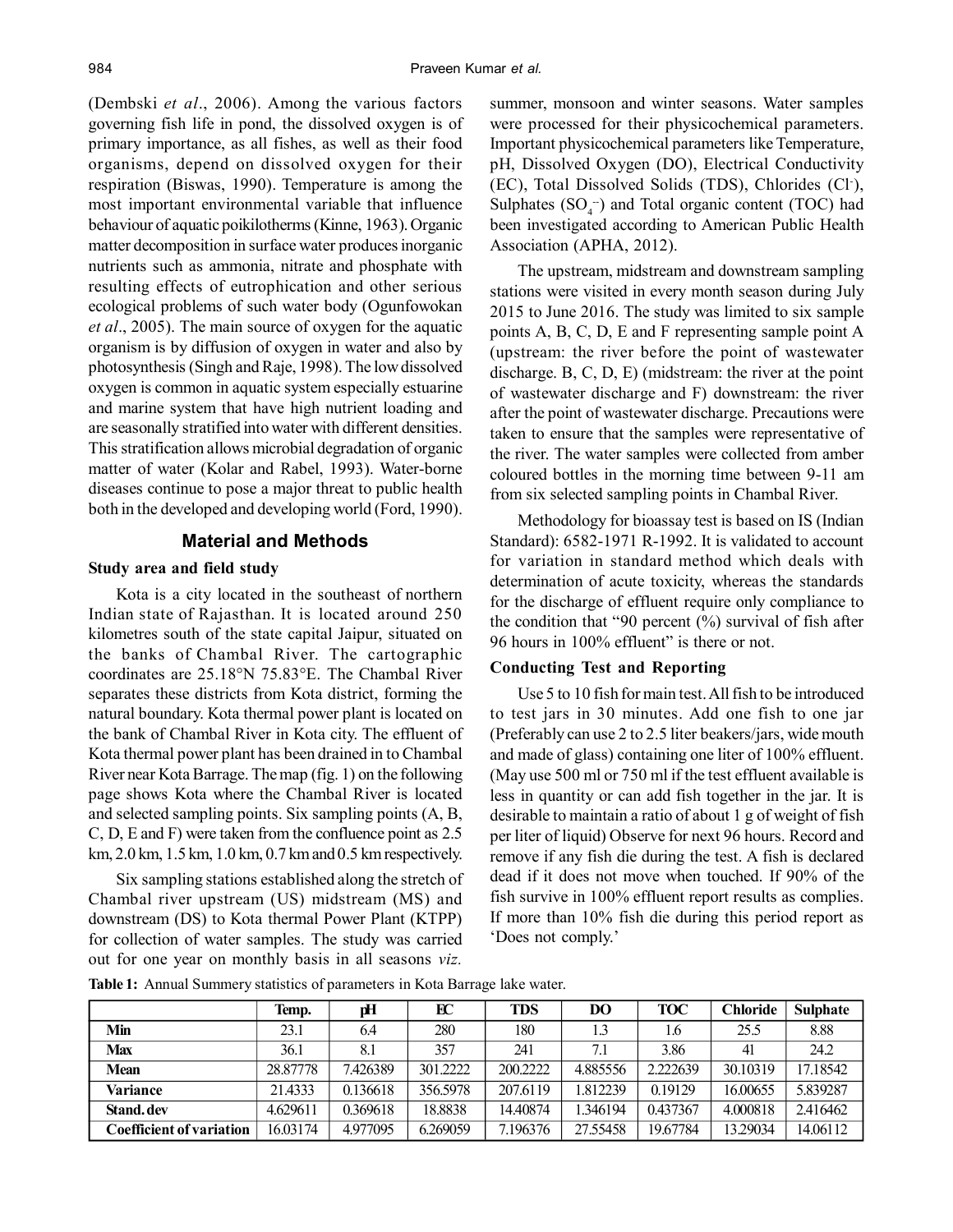| <b>Parameters</b>                         | At point     | $\frac{0}{0}$<br>At point |        | <b>Status</b> |
|-------------------------------------------|--------------|---------------------------|--------|---------------|
|                                           | $\mathbf{A}$ | $\mathbf{F}$              | Change |               |
| Temperature $(^{0}C)$                     | 28.766       | 29.266                    | 1.738  | Increased     |
| pH value                                  | 7.458        | 7.333                     | 1.676  | Decreased     |
| $E.C. (\mu S/cm)$                         | 300          | 303.917                   | 1.305  | Increased     |
| $\overline{T.D.S.}$ (mg/1)                | 197.75       | 203.333                   | 2.823  | Increased     |
| $D.O.$ (mg/1)                             | 5.258        | 4.421                     | 15.918 | Decreased     |
| $\overline{\text{T.O.C. (mg/1)}}$         | 2.123        | 2.295                     | 8.102  | Increased     |
| $\overline{\text{Chloride}}(\text{mg}/1)$ | 28.633       | 31.8                      | 11.060 | Increased     |
| Sulphate $(mg/1)$                         | 17.016       | 17.814                    | 4.689  | Increased     |

**Table 2:** Percentage of change in parameters of upstream and downstream in Kota Barrage lake water.

#### **Interference**

Extreme volatility, instability and rapid detoxification of the effluent components and excessive oxygen demand can render the routine bio-assay method inapplicable or can cause serious bias in the results.

The 100% effluent water was collected for toxicity assessment. The toxicity assessment was carried by Bioassay test in which the effluent water was collected in aquarium. The five number of natural accruing fishes from uncontaminated or upstream of Chambal river were taken in aquarium and observing their living status for 96 hours.

**Statistical analysis of results:** One way ANOVA test for six sampling points means were as following.

**Table 3:** One way ANOVA test for Temperature. Test for equal means:

| Source of      |         | Sum of  Degreeof | <b>Mean</b>            | F | p      |
|----------------|---------|------------------|------------------------|---|--------|
| variation      |         | squares freedom  | square                 |   | (same) |
| Between groups | 4.42611 |                  | 0.885222 0.0385 0.9992 |   |        |
| Within groups  | 1517.34 | 66               | 22.99                  |   |        |
| Total          | 1521.76 |                  |                        |   |        |

 $F(5,66) = 2.354$  at 5% level of significance.

As calculated  $F = 0.0385 < 2.354$ , we accept  $H_0$  (null hypothesis) at 5% level of significance and conclude that samples have come from populations having the same mean.

**Table 4:** One way ANOVA test for pH. Test for equal means:

| Source of               |         | Sum of Degreeof | <b>Mean</b>             | F | n      |
|-------------------------|---------|-----------------|-------------------------|---|--------|
| variation               |         | squares freedom | square                  |   | (same) |
| Between groups 0.289028 |         |                 | 0.0578056 0.4054 0.8434 |   |        |
| Within groups           | 9.41083 | 66              | 0.142588                |   |        |
| Total                   | 9.69986 |                 |                         |   |        |

 $F(5,66) = 2.354$  at 5% level of significance.

As calculated  $F = 0.4054 < 2.354$ , we accept H<sub>0</sub> at 5% level of significance and conclude that samples have come from populations having the same mean.

**Table 5:** One way ANOVA test for Electrical Conductivity (EC). Test for equal means:

| Source of              |         | Sum of  Degreeof | <b>Mean</b>           | F | p      |
|------------------------|---------|------------------|-----------------------|---|--------|
| variation              |         | squares freedom  | square                |   | (same) |
| Between groups 471.778 |         |                  | 94.3556 0.2506 0.9381 |   |        |
| Within groups          | 24846.7 | 66               | 376.465               |   |        |
| Total                  | 25318.4 |                  |                       |   |        |

 $F(5,66) = 2.354$  at 5% level of significance.

As calculated  $F = 0.2506 \le 2.354$ , we accept  $H_0$  at 5% level of significance and conclude that samples have come from populations having the same mean.

**Table 6:** One way ANOVA test for TDS.

Test for equal means:

| Source of              |         | Sum of  Degreeof | <b>Mean</b>           | F | р      |
|------------------------|---------|------------------|-----------------------|---|--------|
| variation              |         | squares freedom  | square                |   | (same) |
| Between groups 511.778 |         |                  | 102.356 0.4748 0.7938 |   |        |
| Within groups          | 14228.7 | 66               | 215.586               |   |        |
| Total                  | 14740.4 |                  |                       |   |        |

 $F(5,66) = 2.354$  at 5% level of significance.

As calculated  $F = 0.4054 < 2.354$ , we accept H<sub>0</sub> at 5% level of significance and conclude that samples have come from populations having the same mean.

**Table 7:** One way ANOVA test for Dissolved Oxygen (DO). Test for equal means:

| Source of              |         | Sum of  Degreeof | <b>Mean</b> | F             | p      |
|------------------------|---------|------------------|-------------|---------------|--------|
| variation              |         | squares freedom  | square      |               | (same) |
| Between groups 7.67439 |         |                  | 1.53488     | 0.8108 0.5462 |        |
| Within groups          | 124.942 | 66               | 1.89305     |               |        |
| Total                  | 132.616 |                  |             |               |        |

 $F(5,66) = 2.354$  at 5% level of significance.

As calculated  $F = 0.8108 \le 2.354$ , we accept H<sub>0</sub> at 5% level of significance and conclude that samples have come from populations having the same mean.

**Table 8:** One way ANOVA test for TOC.

Test for equal means:

| Source of               |         | Sum of  Degreeof | <b>Mean</b>           | F | p      |
|-------------------------|---------|------------------|-----------------------|---|--------|
| variation               |         | squares freedom  | square                |   | (same) |
| Between groups 0.371774 |         |                  | 0.07435470.37150.8664 |   |        |
| Within groups           | 13.2098 | 66               | 0.200149              |   |        |
| Total                   | 13.5816 |                  |                       |   |        |

 $F(5,66) = 2.354$  at 5% level of significance.

As calculated  $F = 0.3715 \le 2.354$ , we accept  $H_0$  at 5% level of significance and conclude that samples had come from populations having the same mean.

#### **Bioassay test results**

There were 10 numbers of fishes taken in aquarium that had fresh 100% effluent water. Fishes which were caught from uncontaminated area of Chambal River. Fishes were taken small size and low weight. The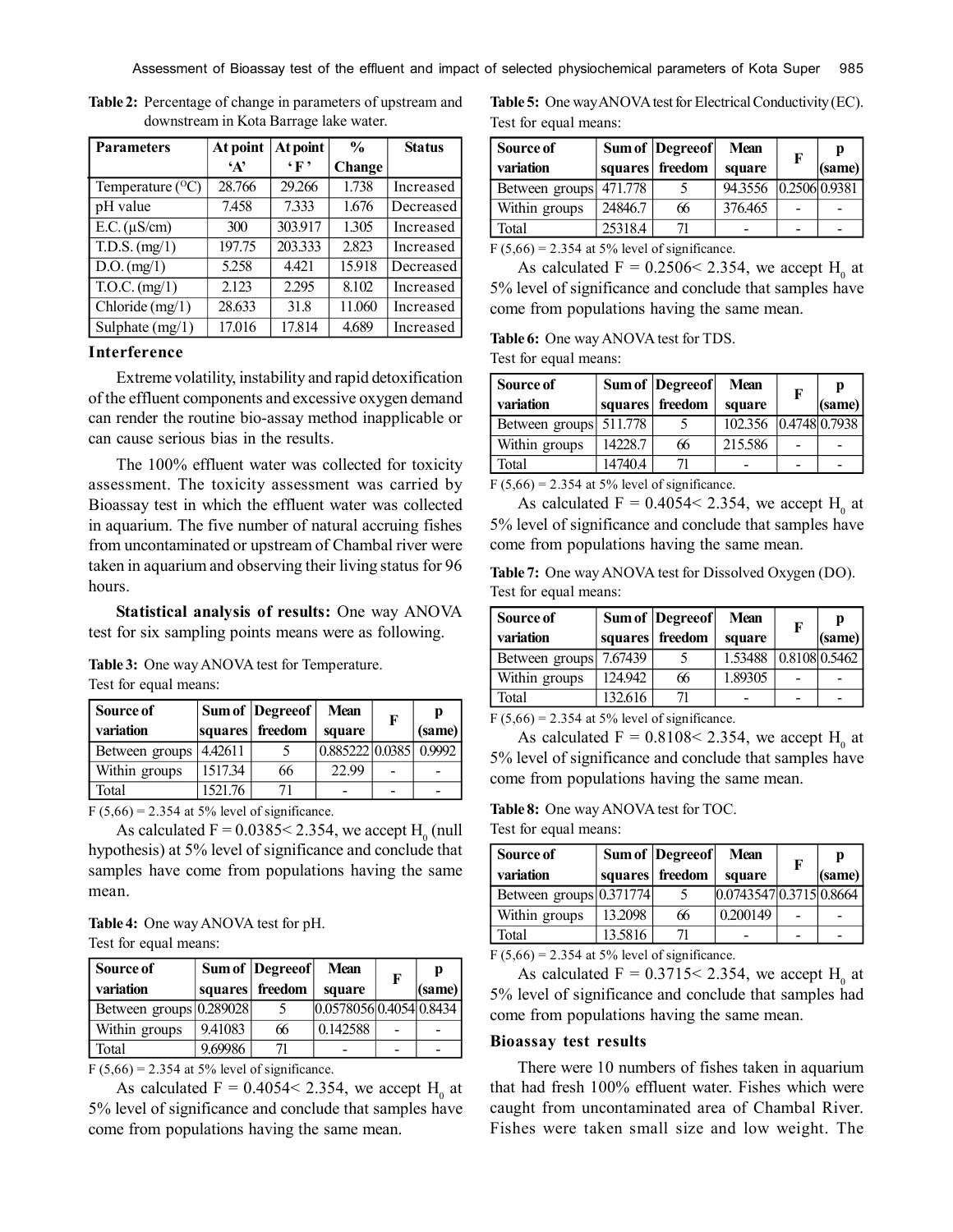|                       | <b>Table 9:</b> One way ANOVA test for Chloride. |  |
|-----------------------|--------------------------------------------------|--|
| Test for equal means: |                                                  |  |

| Source of              |         | Sum of  Degreeof | <b>Mean</b> | F     | p      |
|------------------------|---------|------------------|-------------|-------|--------|
| variation              |         | squares freedom  | square      |       | (same) |
| Between groups 113.925 |         |                  | 22.785      | 1.471 | 0.2113 |
| Within groups          | 1022.54 | 66               | 15.493      |       |        |
| Total                  | 1136.46 |                  |             |       |        |

 $F(5,66) = 2.354$  at 5% level of significance.

As calculated  $F = 1.471 < 2.354$ , we accept H<sub>0</sub> at 5% level of significance and conclude that samples had come from populations having the same mean.

**Table 10:** One way ANOVA test for Sulphate.

Test for equal means:

| Source of<br>variation |         | Sum of  Degreeof <br>squares freedom | <b>Mean</b><br>square | F    | n<br>(same) |
|------------------------|---------|--------------------------------------|-----------------------|------|-------------|
| Between groups         | 17.1626 |                                      | 3.43251               | 0.57 | 0.7226      |
| Within groups          | 397427  | 66                                   | 6.02162               |      |             |
| Total                  | 414.589 |                                      |                       |      |             |

 $F(5,66) = 2.354$  at 5% level of significance.

As calculated  $F = 0.57 < 2.354$ , we accept H<sub>0</sub> at 5% level of significance and conclude that samples had come from populations having the same mean.

dissolved oxygen was maintained in aquarium more than 4 mg/l and aquarium were kept in AC laboratory room and temperature was maintained 25 °C.

# **Results and discussion**

The range of temperature in studied period was 23.1 to  $36.1\degree$ C and coefficient of variation was 16.031. The percentage of change in temperature in upstream and downstream sampling points was 1.738% increased (Table 2). On calculating ANOVA test the calculated F value was 0.0385 *i.e.* less than the critical value of  $F(5, 66)$  is 2.354 at 5% level of significance. As par ANOVA test samples had come from populations having the same mean (Table 3). The percentage of change in

| .,<br>. .<br>۰.<br>۰.<br>۰.<br>٠ |  |
|----------------------------------|--|
|----------------------------------|--|

| Date       | <b>Time (Hours)</b> | DO(mg/l)  | <b>Remark</b> |
|------------|---------------------|-----------|---------------|
| 12/04/2017 |                     | $\geq$    | ok            |
|            |                     | >4        | ok            |
|            | $\overline{2}$      |           | ok            |
|            |                     | ⋊         | ok            |
|            | 6                   | ⋊         | ok            |
|            | 8                   | >4        | ok            |
|            | 12                  | >4        | ok            |
|            | 24                  | ⋊         | ok            |
|            | 48                  | $\bowtie$ | ok            |
|            | 96                  |           | ok            |

Total numbers of fish: 10 Fish surviving in 100% sample for 96 hours: 10, % Surviving in 100 % sample for 96 hours: 100%. Results: Satisfactory pH value was decreased as 1.676% in upstream and downstream sampling points (A & F) (Table 2). On calculating ANOVA test the calculated F value was 0.4054 *i.e.* less than the critical value of F (5, 66) is 2.354 at 5% level of significance. As par ANOVA test samples had come from populations having the same mean (Table 4). The range of electrical conductivity was observed as 280-357 µS/cm. Percentage of change in electrical conductivity was increased as 1.305 % in upstream and downstream sampling points  $(A & F)$  (Table 2). The coefficient of variation for TDS was observed as 7.196 it shows the homogeneity of the results of sampling points. On calculating ANOVA test the calculated F value was 0.4748 *i.e.* less than the critical value of F (5, 66) is 2.354 at 5% level of significance. As par one way ANOVA test, samples had come from populations having the same mean (Table 6). Dissolved oxygen below 5 mg/1 is undesirable in ponds (Boyd, 1990). The coefficient of variation of the dissolved oxygen in studied period was 27.55 *i.e.* highest among observed parameters, so it shows the highest impact on dissolved oxygen of river water. The percentage of changes of dissolved oxygen in upstream and downstream was observed as 15.92% increased. The percentage of change in TOC was calculated as increased by 8.102% in upstream (A) and downstream (F) sampling points (Table 2). The coefficient of variation for TOC was calculated as 19.68. The second most impact of thermal power plant's effluent on the river water had observed. In river the chloride content is low indicating low pollution. Hence, Chambal river water was effectively used for aquaculture practices. Chloride is one of the major pollutant and is difficult to eliminate (Subramanian *et al*., 1993), high chloride level due to high eutrophication (Goel *et al*., 1980). The observed range of chloride contents was 25.5- 41.0 mg/1 in studied period. The percentage of change in chloride was observed as 11.060% *i.e.* increased in downstream (F) with respect to upstream sampling point (A) (Table 2). The percentage of change in sulphate was observed as 4.69% *i.e.* increased in downstream (F) with respect to upstream sampling point (A) (Table 2).

## **Conclusion**

The results showed a level of significance for ANOVA test and percentage of change in selected parameters of upstream and downstream in river, the impact of Kota super thermal power plant's effluent on selected physiochemical properties Chambal river water by coefficient of variation. Statistically, there was no significant change in selected physiochemical properties of Chambal River. However in downstream there was the tendency the increasing contents of chloride and TOC,